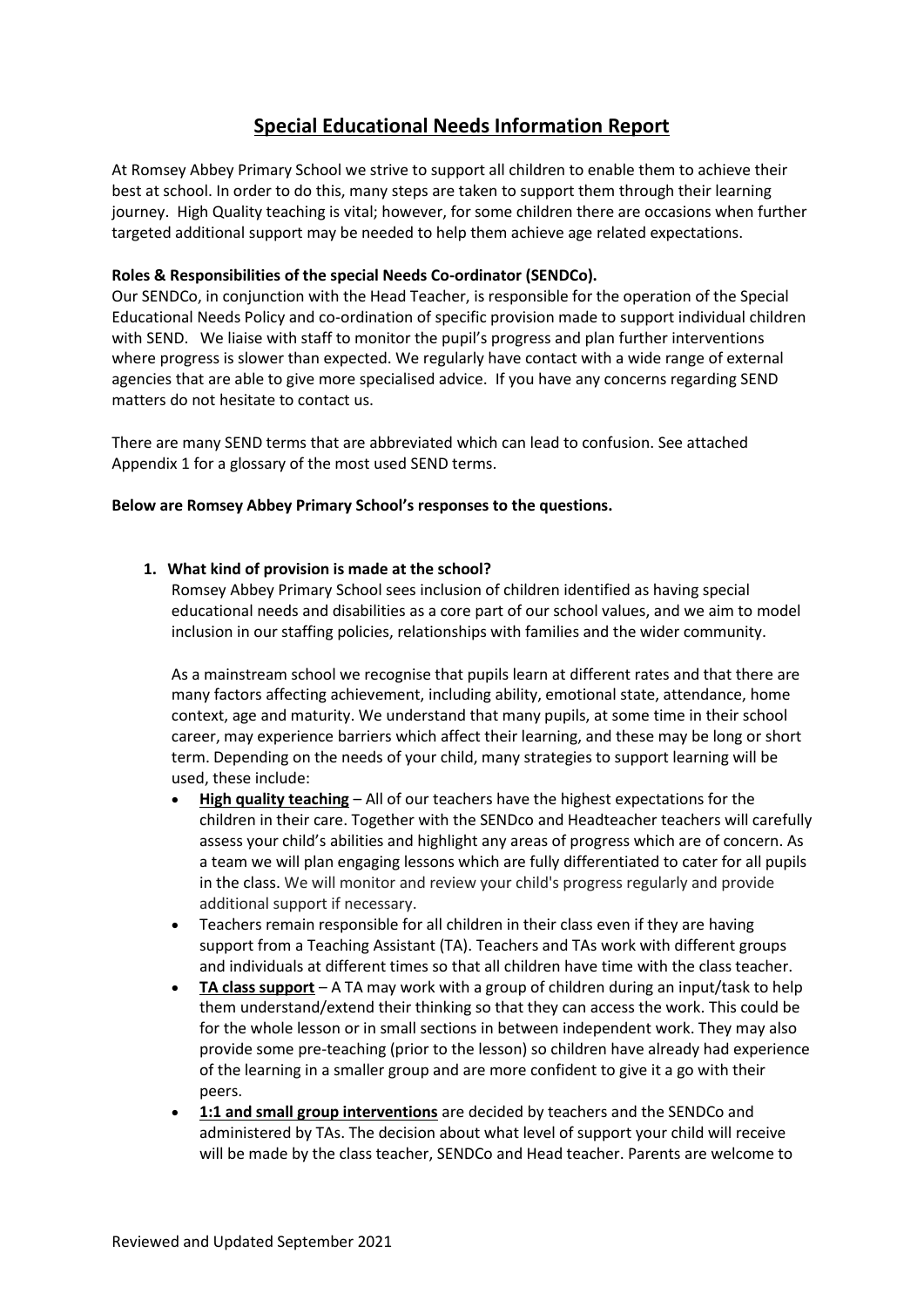contact the school in addition to parents' evenings, to discuss the support your child receives and any concerns you may or may not have.

• We are particularly aware of the needs of our Foundation Stage and Key Stage 1 pupils, for whom maturity is a crucial factor in terms of readiness to learn. For many young children we use a range of strategies to help them understand how to be an effective learner. We predominantly use praise to motivate and encourage learners. At times, we may need to provide targeted support which may include the use of ELSA sessions, social stories or additional nurture sessions.

#### **2. How does Romsey Abbey Primary School know if children need extra help?**  We know when pupils need help if:

- concerns are raised by families, teachers or the child
- expected progress is not made over time
- there is a change in the pupil's behaviour
- there is a significant change in rates of progress that cannot be explained by usual developmental patterns
- Liaison with pre-school / nursery or the previous school attended by the child
- Health diagnoses through the Paediatrician or Child and Adolescent Mental Health Services (CAMHS)

### **What should I do if I think my child may have special educational needs?**

- The class teacher is the initial point of contact for responding to parental concerns. They will be able to explain how your child learns in school and which strategies are most effective to support them. They may also be able to give some suggestions of activities which can be completed at home to further aid the development of your child.
- If you have further concerns please contact Mrs Hayley Coughlin who is the SENDCo.

# **3. How will both I and Romsey Abbey Primary School know how my child is doing?**

- As a school we measure children's progress in learning against National and age-related expectations.
- Pupils are assessed at the end of 5 phases; these are reviewed in Pupil Progress Meetings. This is a meeting where the class teacher meets with the Head Teacher and the SENDCo to discuss the progress of the pupils in their class. This shared discussion will highlight any pupils who are not progressing as they should, further support is then planned.
- If it is deemed to be necessary / appropriate, a child will be placed on the SEND register and further assessment, support and monitoring of progress will be undertaken. If a child is to go onto the SEND register, a discussion will take place with parents to ensure a clear understanding of the process. Children remain on the SEND register until they no longer have an additional special educational need. If your child needs to be added to the SEND register this does not mean they will stay on it. Once your child has made appropriate progress and after discussion with you, they may be taken off the SEND register.
- Teaching Assistants (TAs) are deployed at times to work with specific children, either individually or as part of a group. Children with an Education, Health and Care Plan (EHCP) may have an identified adult or adults to support them in achieving specific targets. The aim of these sessions; who will be providing them and their regularity etc. will be explained to you when the support begins.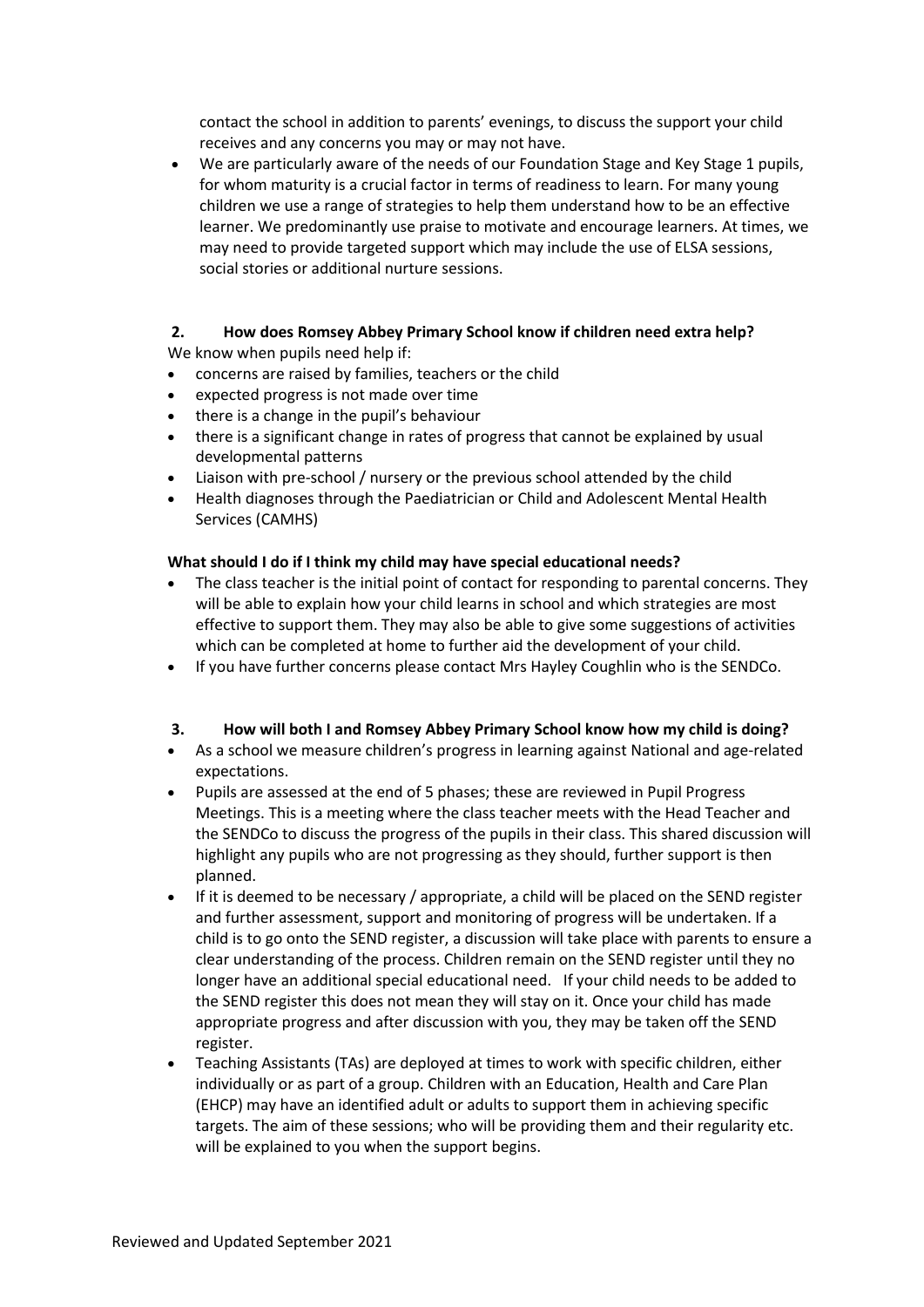- A closer analysis of learning may be needed, it would then be decided if further cognitive assessment should take place.
- The length of time of the intervention will vary according to need, but will generally be one phase. The interventions will be regularly reviewed by all involved to ascertain the effectiveness of the provision and to inform future planning.
- If your child has a learning plan, this will be shared with you and you may be given ideas for how to further support your child at home to meet their specific learning targets.
- You will be able to discuss your child's progress at Parents' Evenings and have an opportunity to put forward your views. Children make the most progress when families and school work closely together to support learning.
- Your child's class teacher will be available at the end of each day if you wish to discuss progress. Appointments can be made to speak in more detail to the class teacher or SENDCo by visiting the school office.
- The Governors of Romsey Abbey Primary School are responsible for entrusting a named person, Liz Wagner to monitor Safeguarding and Child protection procedures. She is also responsible for the monitoring and correct administration of the Disclosure and Barring service procedures and the school's Single Central record. In a support and challenge role the Governors ensure that the school is as inclusive as possible and treats all children and staff in an equitable way. They monitor and review the accessibility plan and all other statutory policies as defined by the DfE.

### **How will you help me to support my child's learning?**

- We offer an open-door policy where you are welcome any time to make an appointment to meet with either the class teacher or Child and Family Support Worker (CFSW) or SENDCo to discuss how your child is getting on. We will also, where possible, offer advice and practical ways in which you can help your child at home, in order to support what we are doing in school.
- If outside agencies or the Educational Psychologist have been involved suggestions and programmes of study are normally provided that can be used at home.
- Your child's learning plan sets out clearly the targeted steps we are working on in school and these will be shared with you as each new plan is set. Please discuss these with your child's class teacher or the SENDCO if you need help supporting your child.

#### **How will staff support my child?**

- Each pupil's education programme will be planned by the class teacher. It will be differentiated accordingly to suit the pupil's individual needs. This will include additional specific support by the teacher/teaching assistant. Resources may need to be drawn from across the school.
- If a pupil has needs related to more specific areas of their education, for example spelling, handwriting, numeracy and literacy skills then the pupil may be placed in a small focus group.
- When planning, attention will be paid to the individual strategies and targets as laid out in the child's Learning Plan.

#### **How will the curriculum be matched to my child's needs?**

- When a pupil has been identified with a Special Educational Need or Disability their work will be differentiated by the class teacher to enable them to access the curriculum more easily.
- If a child has been identified as having a Special Educational Need or Disability, targets will be set according to their area of need. These will be monitored by the class teacher and fed back to parents at termly parents' meetings.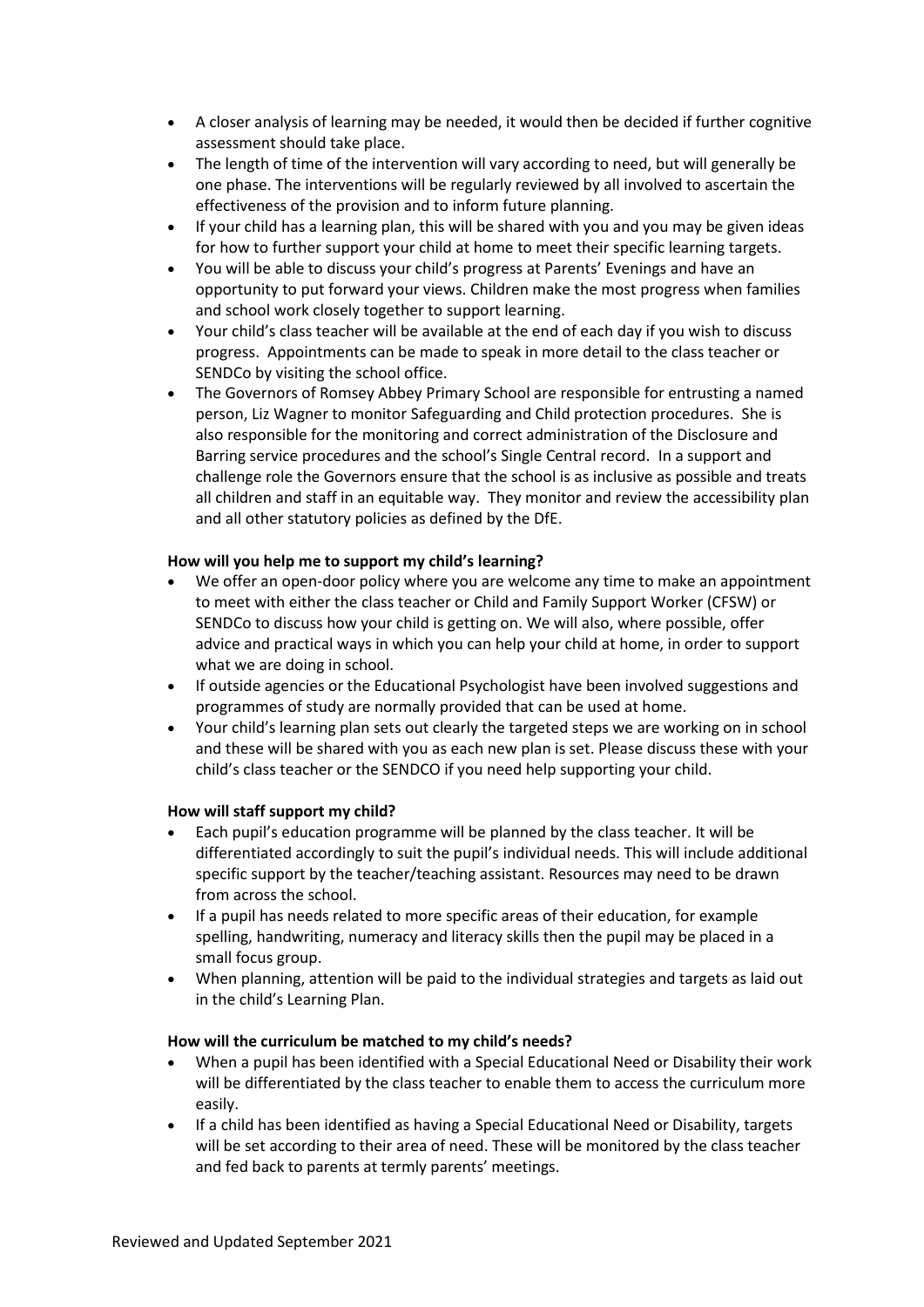• Your child will access all areas of the curriculum. We work very hard at Romsey Abbey school to ensure that additional interventions do not cause children to miss out on their curriculum entitlement.

# **How is the decision made about what types of and how much support my child will receive?**

- The SEND budget is allocated each financial year dependent on numbers of pupils who have a Statement of Educational Need or an Education Health Care Plan. The money is used to provide additional support or resources dependant on an individual's needs. These decisions are made in consultation with the class teacher, SENDCo and Senior Leadership Team. Decisions are based upon tracking of pupil progress and as a result of assessments by outside agencies. During their school life, if further concerns are identified due to the pupil's lack of progress or well-being then other interventions may be arranged.
- Occasionally a pupil may need more expert support from an outside agency. A referral will be made with your consent and forwarded to the most appropriate agency. After a series of assessments, a programme of support is usually provided to the school and families.
- If appropriate, specialist equipment will be provided to the pupil e.g. writing slopes, concentration cushions, pen/pencils grips or easy to use scissors.
- Access arrangements, such as a scribe or extra time, for public exams can be made available if the child's needs meet the criteria.
- If a pupil is deemed to have needs beyond the reasonable adjustments made by the school; the school and family would discuss specialist provision.

# **What support will there be for my child's overall well-being?**

The school offers a wide variety of pastoral support for pupils who are encountering difficulties. These include:

- Class teachers and staff members work hard to build positive and trusting relationships with the children. All teachers work hard to ensure their classrooms are a safe and trusting environment.
- All year groups follow the Jigsaw scheme of PSHE, which heavily focuses on wellbeing. We also include specific wellbeing lessons into our curriculum when the need arises.
- Members of staff such as the class teacher, TA, ELSA and SENDCo are readily available for pupils who wish to discuss issues and concerns. At Romsey Abbey Primary School the pastoral team review concerns, on a weekly basis, from every class. They provide support and guidance for children, staff and families.
- The ELSA also runs specific programmes of support with individuals or small groups to address issues such as bereavement and bullying.
- If a pupil has a medical need then a detailed Care Plan is compiled with support from the school nurse in consultation with parents/carers. These are discussed with all staff who are involved with the pupil.
- Where necessary and in agreement with parents/carers medicines are administered in school, but only where a signed Medicine consent form is in place to ensure the safety of both child and staff member.
- When appropriate, Speech & Language Programs, Physiotherapy and/or Occupational therapy is undertaken by a member of staff after training from the specialist.
- All support staff have basic Paediatric first aid training. (St John's Ambulance).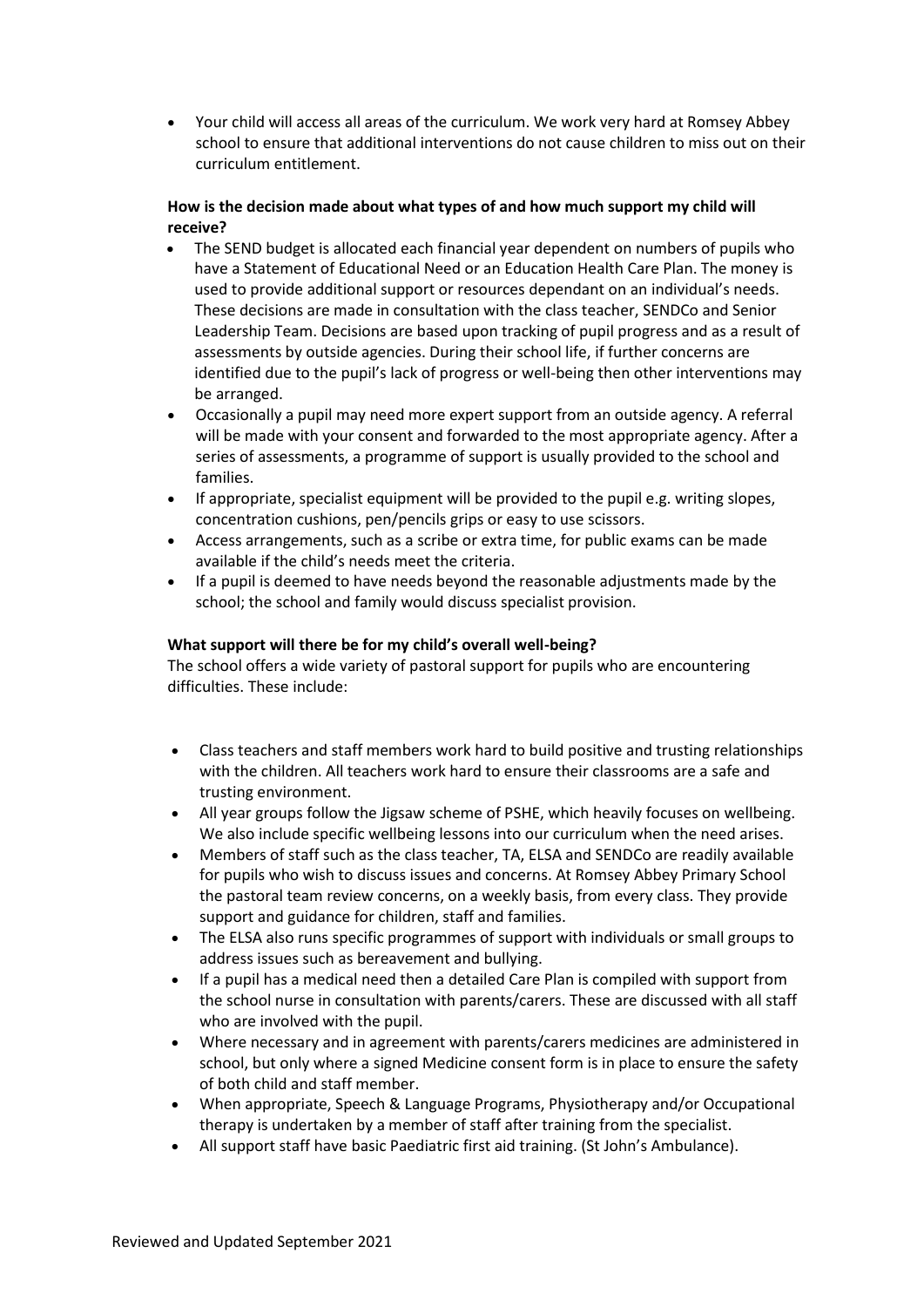- As a school we have a very positive approach to all types of behaviour with a clear reward system that is followed by all staff and pupils.
- If a child has emotional or behavioural difficulties a Boxall Profile is completed to identify the specific issues. Relevant targets are set and support put in place.
- After any behaviour incident we expect the child to reflect on their behaviour with an adult. This helps to identify why the incident happened and what the child needs to do differently next time to change and improve their behaviour.
- Attendance of every child is monitored on a daily basis by the Admin Team in the school office. Lateness and absence are recorded and reported upon to the Pastoral Team. Support is given through an incentive scheme where good attendance is actively encouraged throughout the school.

# **4. Who is the Special Educational Needs Co-ordinator?**

The SENDCo is Mrs Hayley Coughlin. She can be contacted via the school office.

# **5. What training is provided for staff supporting children with SEND?**

Different members of staff have received training related to SEND. The school has an ethos of continuous professional development (CPD), therefore training is given a high priority, should a pupil's need warrant additional training or support from a particular discipline then this would be sought. The following training has been undertaken:

- How to support pupils on the autistic spectrum. (Hampshire)
- Autism Ambassador training
- How to support pupils with social and emotional needs. (ELSA Hampshire)
- Music Therapy
- Pupil Manual Handling and Hoist training
- Positive Handling Training
- Introduction to Makaton
- **Phonics**
- Basic Counselling Skills (CPCAB)
- Therapeutic Crisis Intervention (Cornell University)
- Attachment Theory (Dr Peter Kelly UKCP)
- Adapting Classroom Approaches to meet Individual Needs (PBST)
- ELKLAN Speech and language training

At times it may be necessary to consult with outside agencies to receive their more specialised expertise. The agencies used by the school include:

- Occupational Therapists
- Physiotherapists
- CAMHS (Child & Adolescent Mental Health Service)
- Specialist Teacher Advisory Service
- Primary Behaviour Support Service
- Social Services
- Speech & Language Therapists
- **Paediatricians**
- School Nursing Service
- Educational Psychologists
- Psychodynamic Therapists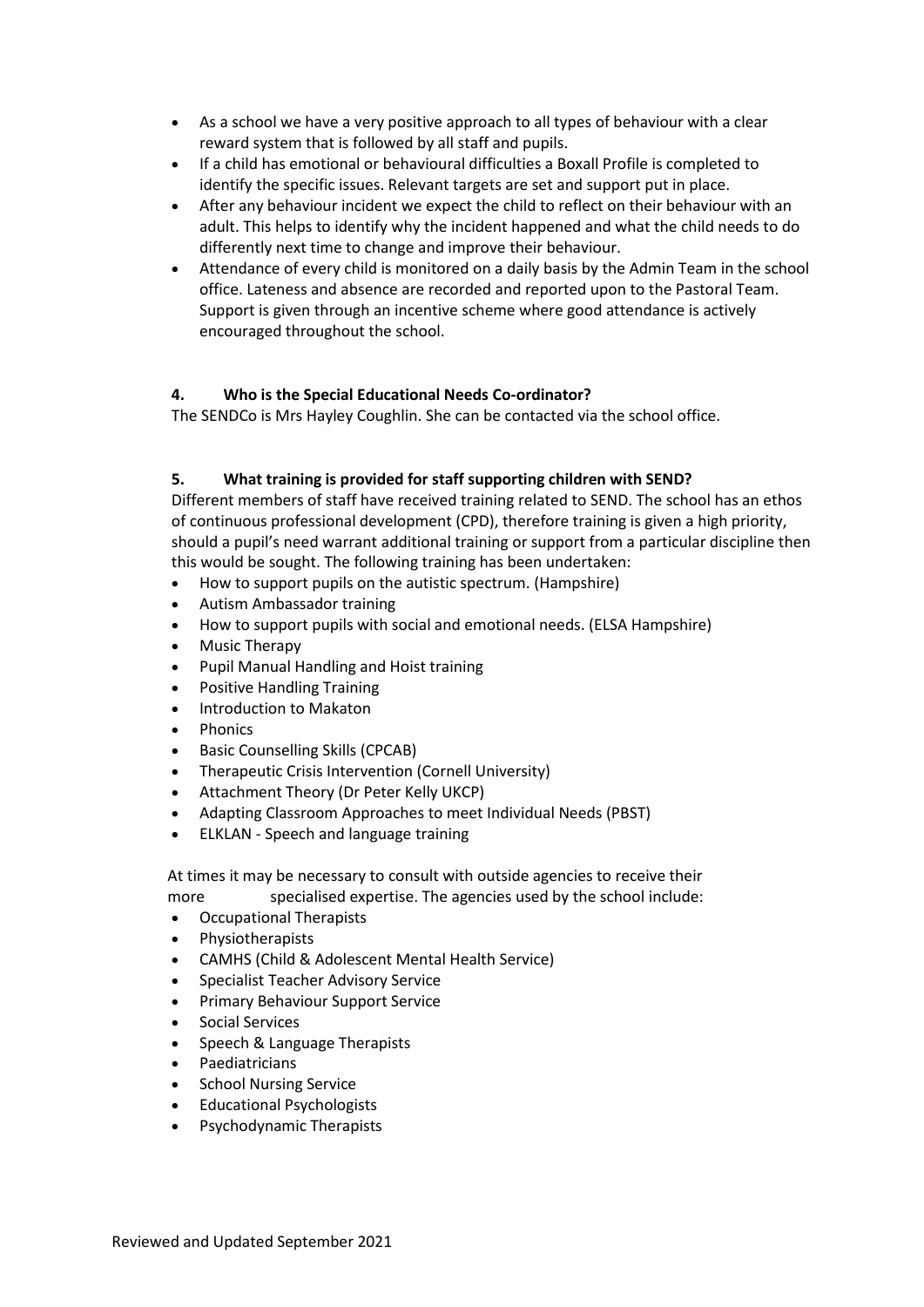# **6. How accessible is the school environment?**

As a school we are happy to discuss individual access requirements. Facilities we have at present include:

- Ramps into school to make the building accessible to all.
- 2 toilets adapted for disabled users.
- Wheelchair accessible lift.
- Wide doors in most parts of the building.
- Year R to 6 fully wheelchair accessible
- Disabled parking bay.

Activities and school trips are available to all. Risk assessments are carried out and procedures are put in place to enable all children to participate. On rare occasions health and safety cannot be met by reasonable adjustments and alternative provision will be made by the school in partnership with families.

### **7. How are parents/carers currently involved with SEND at school and who can they contact for more information?**

All parents are encouraged to contribute to their child's progress in education. This may be through:

- discussions with the class teacher
- during parents' meetings
- during discussions with the SENDCo, CFSW or other professionals
- during reviews of Learning Plans parents are encouraged to feedback regarding positive outcomes and support for next steps.
- We also welcome parents into school to support within classes. Parents may hear children read or work on a small focused activity with a group. If you would like to come into school to support us, please let the office know.

#### **8. How can children get involved?**

We value and celebrate each child being able to express their views on all aspects of school life. This is carried out through Class Circle Time, through the School Council, school prefects and Head girl/boy meetings which have an open forum for any issues or viewpoints to be raised.

- There is an annual pupil questionnaire where we actively seek the viewpoints of children especially concerning being able to speak to an adult if they have a worry.
- If your child has an Education & Healthcare Plan (formally Statement of Educational Need) then their views will be sought before any review meetings.
- You are able to make comments directly onto your child's learning plan through the website EDUKEY. Teachers can also see these notes and answer your queries.
- All children on the SEND register have a pupil passport which states their areas of strengths and difficulties and how they would like to be supported by the adults who work with them. These have been written by the children with support from their class teacher.

#### **9. What steps should I take if I have a concern about the school's SEND provision?**

Initial concerns should be raised with the class teacher. A meeting can be arranged directly with them or via the school office. Further discussion can take place with the SENDCo, who can be contacted via the office or by e-mail. Should you still be unsatisfied then please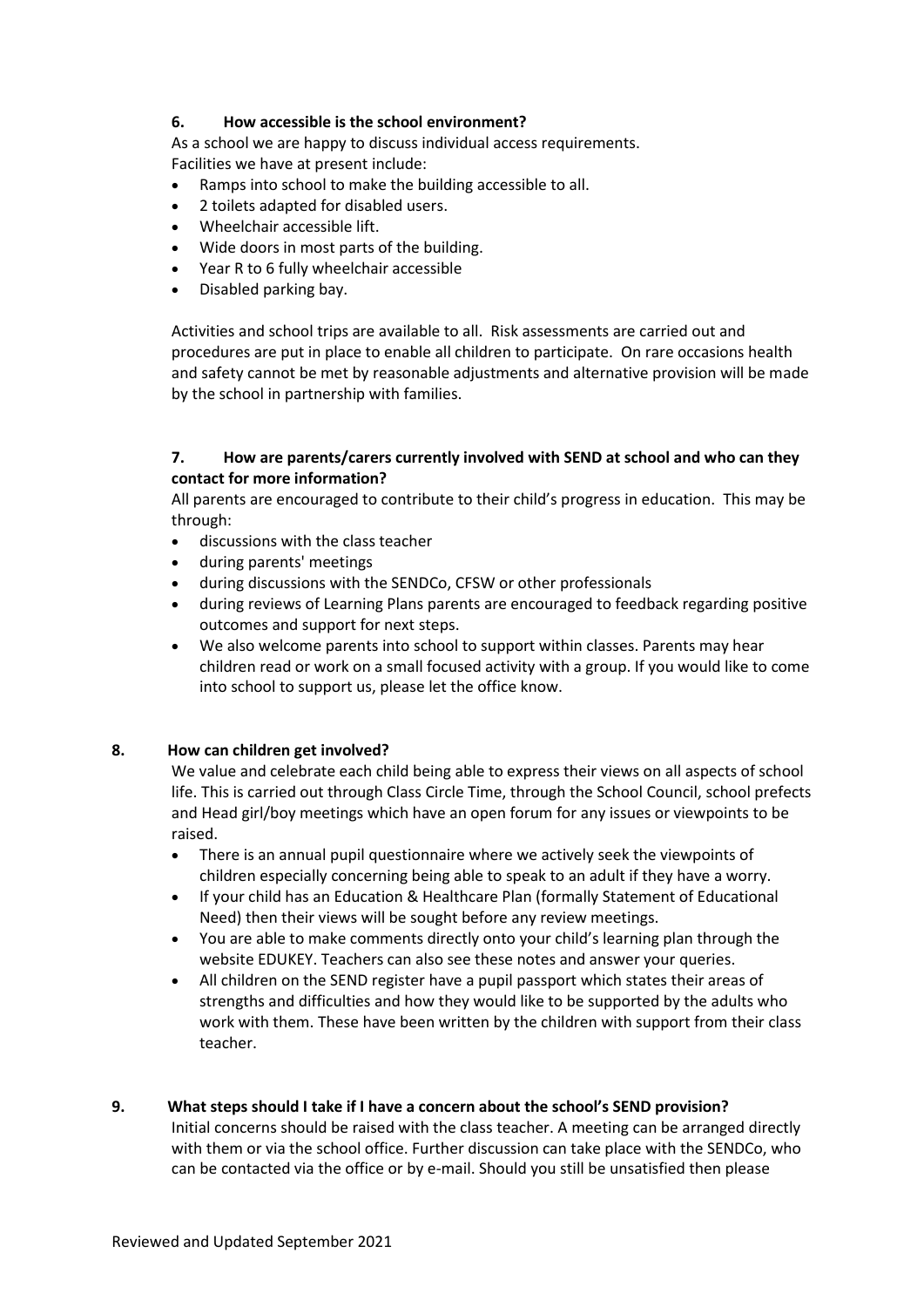contact the school office who will provide you with the formal complaints policy and procedure.

### **10. How will the school prepare and support my child when joining Romsey Abbey Primary School or transferring to a new school?**

Many strategies are in place to enable the pupil's transition to be as smooth as possible. These include:

- The Head teacher will meet with parent/carers and the child before starting; this meeting will include a tour of the school.
- Discussions between the previous or receiving schools prior to the pupil joining/leaving.
- All pupils attend a transition session where they spend some time with their new class teacher.
- Additional visits are also arranged for pupils who need extra time in their new school.
- The SENDCo and CFSW are always willing to meet parents/carers prior to their child joining the school.
- Secondary school staff visit pupils prior to them joining their new school, usually within the first term
- Y6 pupils follow a transition module from the PHSE curriculum.
- Pupils spend at least one day in their secondary school, with support from their TA if necessary. Additional sessions may be arranged according to need.
- The Y6 class teacher and SENDCo will liaise with the SENDCos from the secondary schools to pass on information regarding pupils with SEND.
- Where a pupil may have more specialised needs, a separate meeting may be arranged with the SENDCo, the secondary school SENDCo, the parents/carers and where appropriate the pupil.

# **11. Where can I get further information about services for my child?** Further information about Hampshire's Local Offer can be found here: https://fish.hants.gov.uk/kb5/hampshire/directory/localoffer.page

#### Appendix 1

- ADD Attention Deficit Disorder
- ADHD Attention Deficit & Hyperactivity Disorder ASD Autistic Spectrum Disorder
- ARE Age Related Expectations
- BESD Behavioural Emotional & Social Difficulties
- BSS Behaviour Support Service
- CAF Common Assessment Framework
- CAMHS Child & Adolescent Mental Health Service
- CiC Child in Care
- COP Code of Practice
- CP Child Protection
- EAL English as an Additional Language
- EP Educational Psychologist
- EWO Education Welfare Officer
- FSM Free School Meals
- HI Hearing Impairment